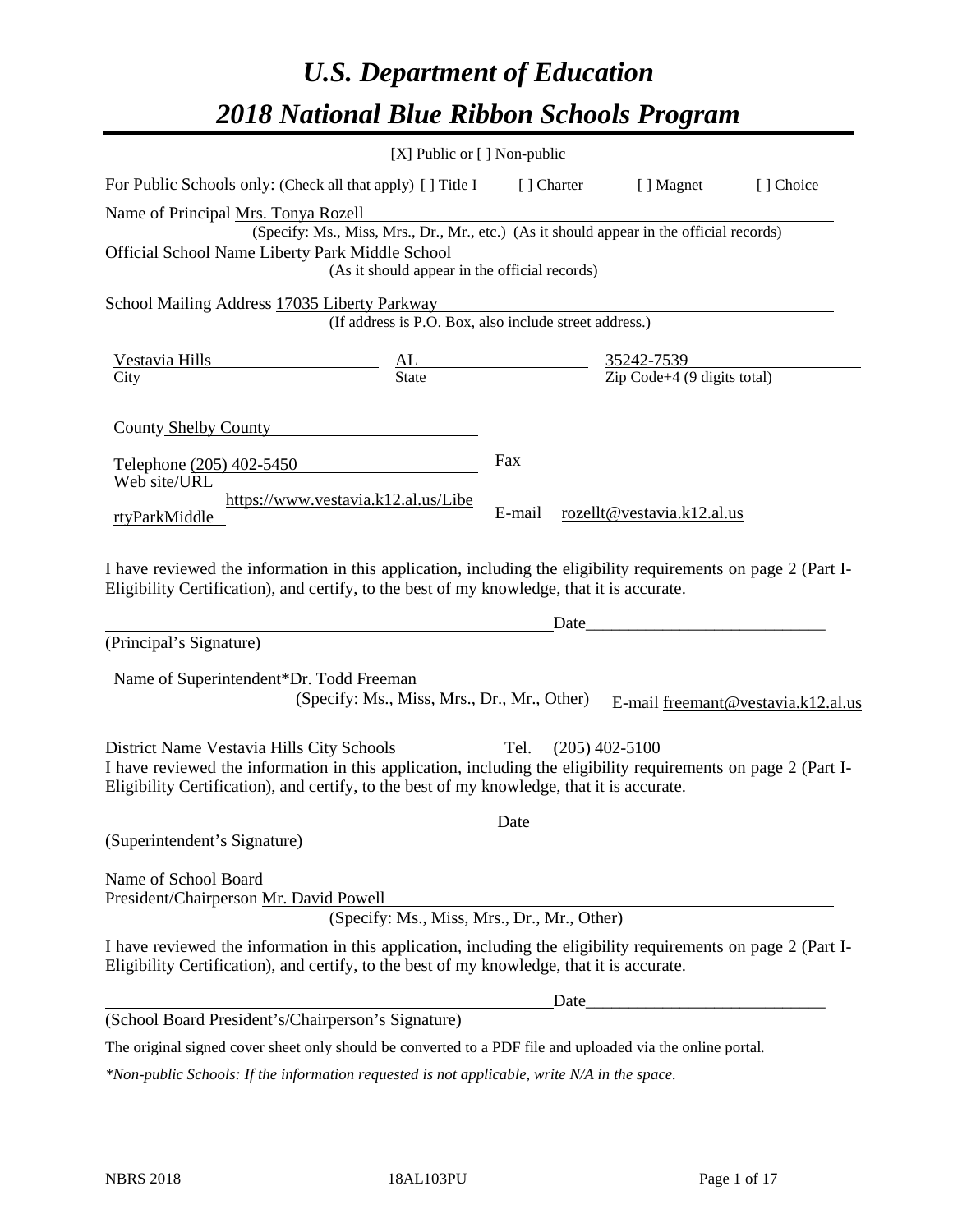The signatures on the first page of this application (cover page) certify that each of the statements below, concerning the school's eligibility and compliance with U.S. Department of Education and National Blue Ribbon Schools requirements, are true and correct.

- 1. The school configuration includes one or more of grades K-12. (Schools on the same campus with one principal, even a K-12 school, must apply as an entire school.)
- 2. All nominated public schools must meet the state's performance targets in reading (or English language arts) and mathematics and other academic indicators (i.e., attendance rate and graduation rate), for the all students group and all subgroups, including having participation rates of at least 95 percent using the most recent accountability results available for nomination.
- 3. To meet final eligibility, all nominated public schools must be certified by states prior to September 2018 in order to meet all eligibility requirements. Any status appeals must be resolved at least two weeks before the awards ceremony for the school to receive the award.
- 4. If the school includes grades 7 or higher, the school must have foreign language as a part of its curriculum.
- 5. The school has been in existence for five full years, that is, from at least September 2012 and each tested grade must have been part of the school for the past three years.
- 6. The nominated school has not received the National Blue Ribbon Schools award in the past five years: 2013, 2014, 2015, 2016, or 2017.
- 7. The nominated school has no history of testing irregularities, nor have charges of irregularities been brought against the school at the time of nomination. The U.S. Department of Education reserves the right to disqualify a school's application and/or rescind a school's award if irregularities are later discovered and proven by the state.
- 8. The nominated school has not been identified by the state as "persistently dangerous" within the last two years.
- 9. The nominated school or district is not refusing Office of Civil Rights (OCR) access to information necessary to investigate a civil rights complaint or to conduct a district-wide compliance review.
- 10. The OCR has not issued a violation letter of findings to the school district concluding that the nominated school or the district as a whole has violated one or more of the civil rights statutes. A violation letter of findings will not be considered outstanding if OCR has accepted a corrective action plan from the district to remedy the violation.
- 11. The U.S. Department of Justice does not have a pending suit alleging that the nominated school or the school district as a whole has violated one or more of the civil rights statutes or the Constitution's equal protection clause.
- 12. There are no findings of violations of the Individuals with Disabilities Education Act in a U.S. Department of Education monitoring report that apply to the school or school district in question; or if there are such findings, the state or district has corrected, or agreed to correct, the findings.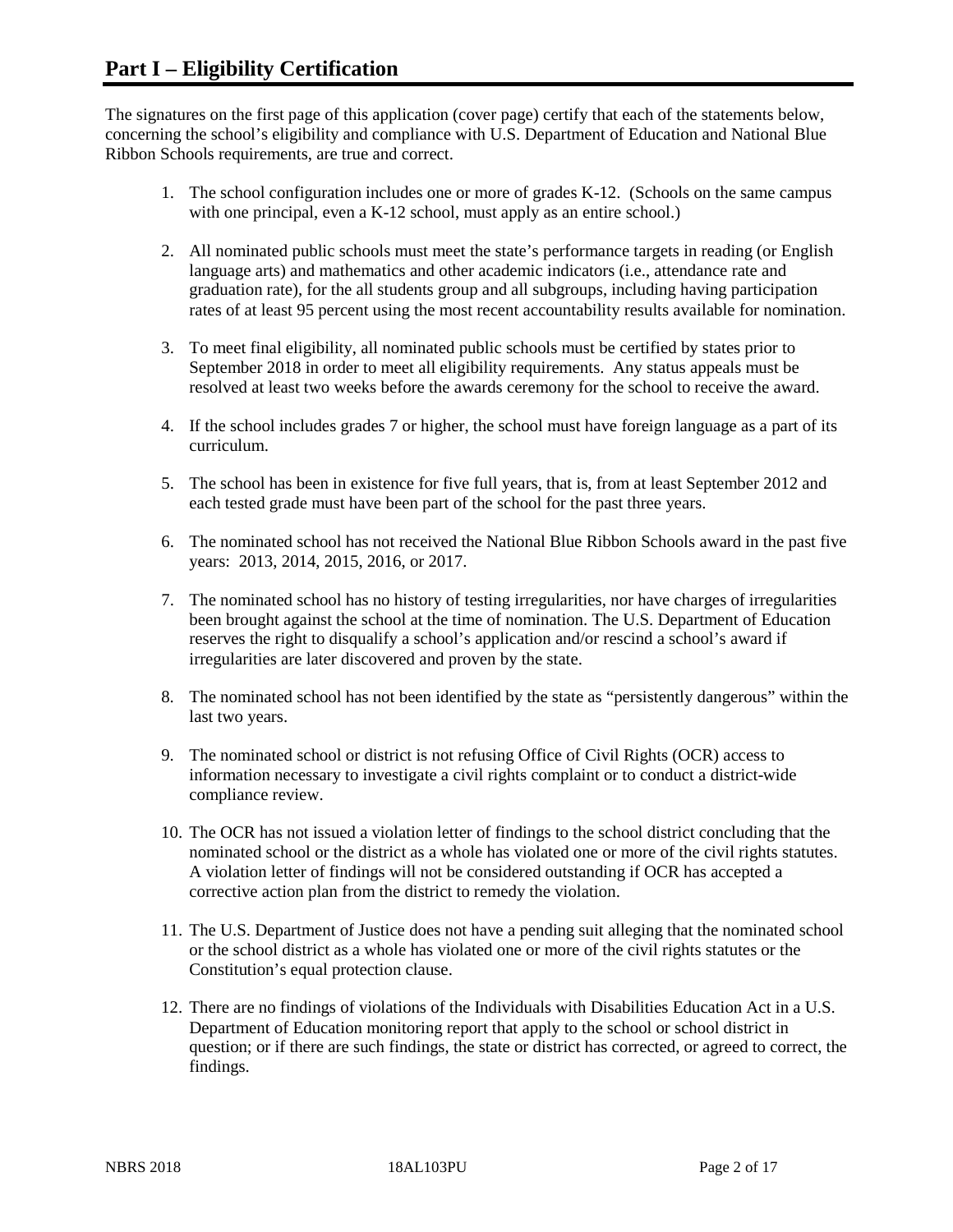#### **Data should be provided for the most recent school year (2017-2018) unless otherwise stated.**

### **DISTRICT**

1. Number of schools in the district  $\frac{5}{2}$  Elementary schools (includes K-8) (per district designation): 2 Middle/Junior high schools 1 High schools 0 K-12 schools

8 TOTAL

**SCHOOL** (To be completed by all schools)

2. Category that best describes the area where the school is located:

[] Urban or large central city [X] Suburban [] Rural or small city/town

3. Number of students as of October 1, 2017 enrolled at each grade level or its equivalent in applying school:

| Grade                           | # of         | # of Females | <b>Grade Total</b> |
|---------------------------------|--------------|--------------|--------------------|
|                                 | <b>Males</b> |              |                    |
| <b>PreK</b>                     | 0            | 0            | 0                  |
| K                               | 0            | 0            | 0                  |
| $\mathbf{1}$                    | 0            | 0            | 0                  |
| 2                               | 0            | 0            | 0                  |
| 3                               | 0            | 0            | 0                  |
| 4                               | 0            | 0            | 0                  |
| 5                               | 0            | 0            | 0                  |
| 6                               | 86           | 70           | 156                |
| 7                               | 93           | 92           | 185                |
| 8                               | 72           | 82           | 154                |
| 9                               | 0            | 0            | 0                  |
| 10                              | 0            | 0            | 0                  |
| 11                              | 0            | 0            | 0                  |
| 12 or higher                    | 0            | 0            | 0                  |
| <b>Total</b><br><b>Students</b> | 251          | 244          | 495                |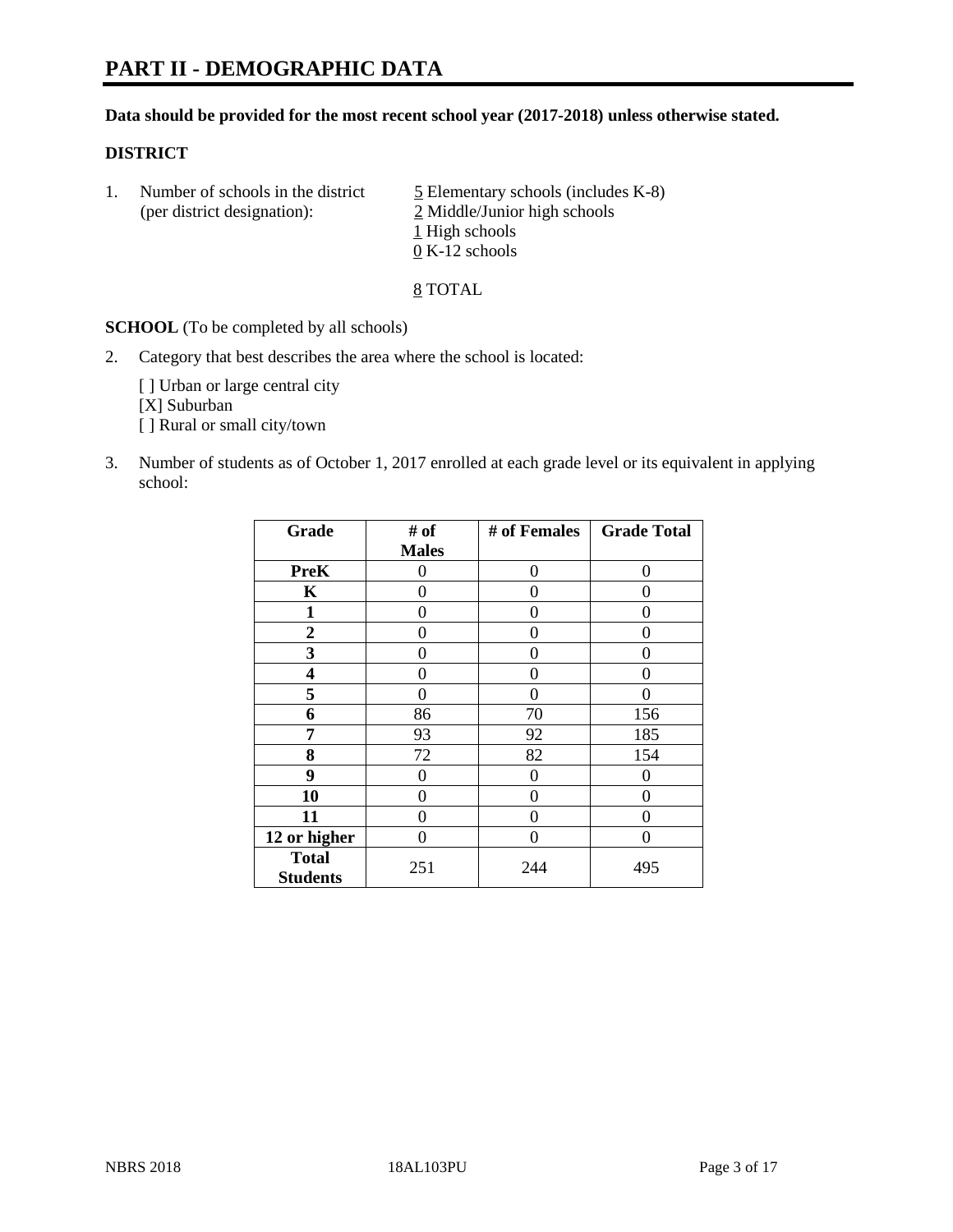4. Racial/ethnic composition of  $\qquad 0\%$  American Indian or Alaska Native the school:  $7\%$  Asian

 % Black or African American % Hispanic or Latino % Native Hawaiian or Other Pacific Islander 83 % White % Two or more races **100 % Total**

(Only these seven standard categories should be used to report the racial/ethnic composition of your school. The Final Guidance on Maintaining, Collecting, and Reporting Racial and Ethnic Data to the U.S. Department of Education published in the October 19, 2007 *Federal Register* provides definitions for each of the seven categories.)

5. Student turnover, or mobility rate, during the 2016 – 2017 school year: 7%

If the mobility rate is above 15%, please explain.

This rate should be calculated using the grid below. The answer to (6) is the mobility rate.

| <b>Steps For Determining Mobility Rate</b>         | Answer |
|----------------------------------------------------|--------|
| (1) Number of students who transferred to          |        |
| the school after October 1, 2016 until the         | 17     |
| end of the 2016-2017 school year                   |        |
| (2) Number of students who transferred             |        |
| <i>from</i> the school after October 1, 2016 until | 20     |
| the end of the 2016-2017 school year               |        |
| (3) Total of all transferred students [sum of      | 37     |
| rows $(1)$ and $(2)$ ]                             |        |
| (4) Total number of students in the school as      |        |
| of October 1, 2016                                 | 514    |
| (5) Total transferred students in row (3)          |        |
| divided by total students in row (4)               | 0.07   |
| $(6)$ Amount in row $(5)$ multiplied by 100        |        |

6. English Language Learners (ELL) in the school:  $2\%$ 

8 Total number ELL

Specify each non-English language represented in the school (separate languages by commas): Nepali, Arabic, Russian, German, Spanish, French, Gujarati, Tamil, Chinese, Other Language, Hindi, Vietnamese, Urdu, Japanese, Ukrainian, Farsi, Sinhalese, Mandarin Chinese

7. Students eligible for free/reduced-priced meals:  $9\%$ Total number students who qualify: 46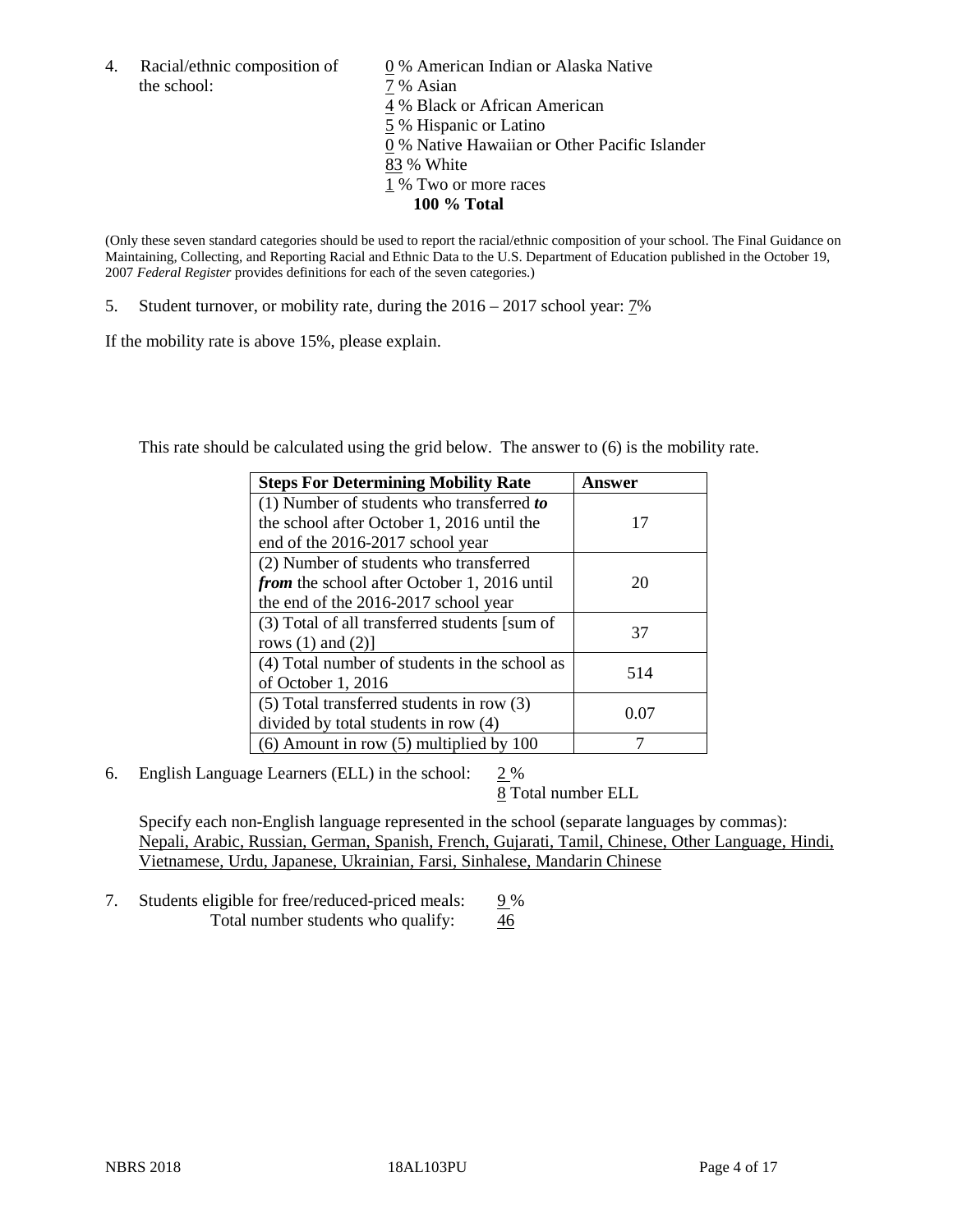40 Total number of students served

Indicate below the number of students with disabilities according to conditions designated in the Individuals with Disabilities Education Act. Do not add additional conditions. It is possible that students may be classified in more than one condition.

| 5 Autism                           | 1 Multiple Disabilities                 |
|------------------------------------|-----------------------------------------|
| 0 Deafness                         | 0 Orthopedic Impairment                 |
| 0 Deaf-Blindness                   | 13 Other Health Impaired                |
| 0 Developmentally Delayed          | 18 Specific Learning Disability         |
| 0 Emotional Disturbance            | 0 Speech or Language Impairment         |
| $\underline{0}$ Hearing Impairment | 0 Traumatic Brain Injury                |
| 2 Intellectual Disability          | 1 Visual Impairment Including Blindness |

- 9. Number of years the principal has been in her/his position at this school:  $1$
- 10. Use Full-Time Equivalents (FTEs), rounded to nearest whole numeral, to indicate the number of school staff in each of the categories below:

|                                                                                                                                                                                                                                | <b>Number of Staff</b>      |
|--------------------------------------------------------------------------------------------------------------------------------------------------------------------------------------------------------------------------------|-----------------------------|
| Administrators                                                                                                                                                                                                                 | $\mathcal{D}_{\mathcal{L}}$ |
| Classroom teachers including those<br>teaching high school specialty<br>subjects, e.g., third grade teacher,<br>history teacher, algebra teacher.                                                                              | 26                          |
| Resource teachers/specialists/coaches<br>e.g., reading specialist, science coach,<br>special education teacher, technology<br>specialist, art teacher, etc.                                                                    | 20                          |
| Paraprofessionals under the<br>supervision of a professional<br>supporting single, group, or classroom<br>students.                                                                                                            | 8                           |
| Student support personnel<br>e.g., guidance counselors, behavior<br>interventionists, mental/physical<br>health service providers,<br>psychologists, family engagement<br>liaisons, career/college attainment<br>coaches, etc. | 3                           |

11. Average student-classroom teacher ratio, that is, the number of students in the school divided by the FTE of classroom teachers, e.g.,  $22:1$  19:1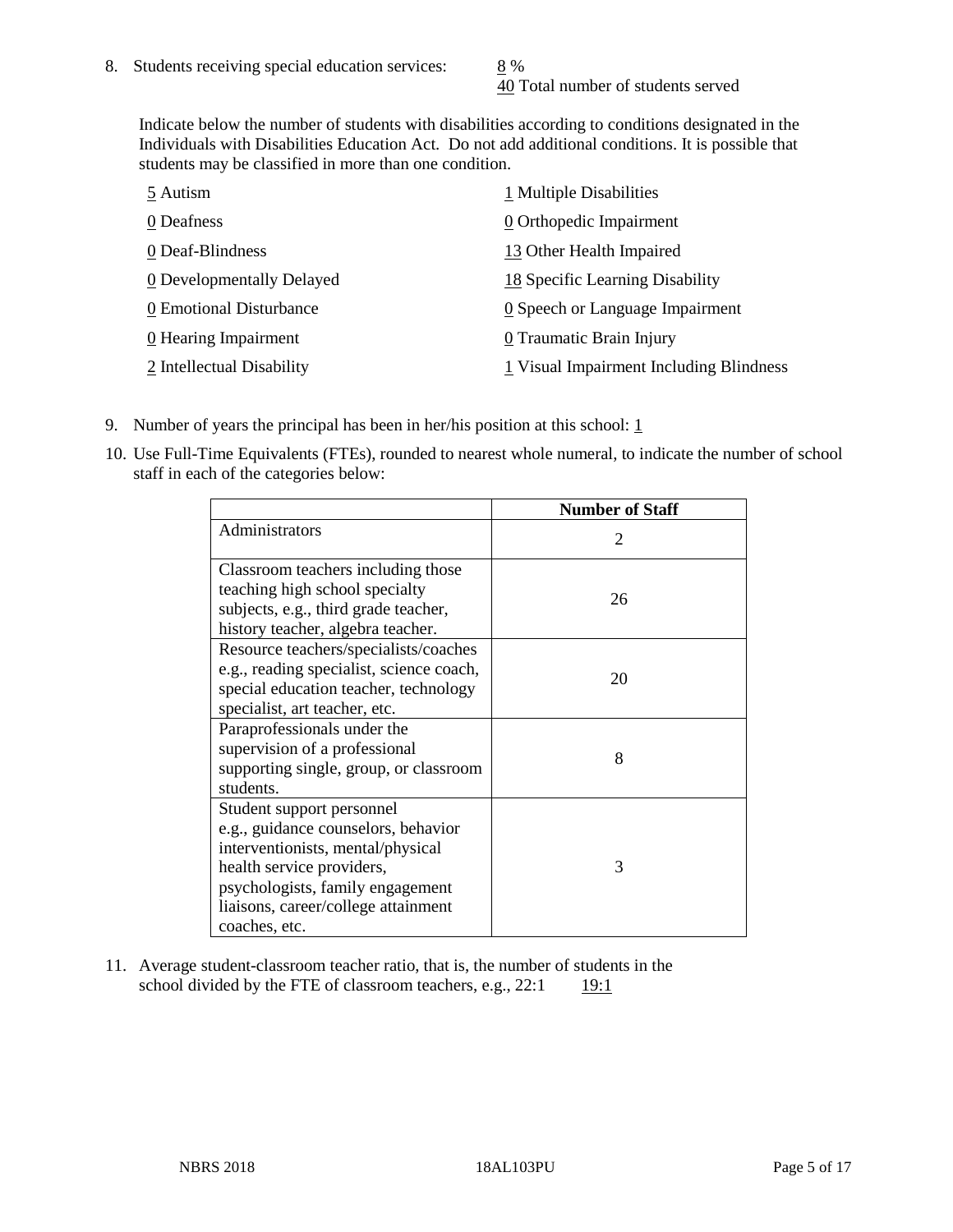12. Show daily student attendance rates. Only high schools need to supply yearly graduation rates.

| <b>Required Information</b> | 2016-2017 | $2015 - 2016$ | 2014-2015 | 2013-2014 | 2012-2013 |
|-----------------------------|-----------|---------------|-----------|-----------|-----------|
| Daily student attendance    | 96%       | 96%           | 96%       | 96%       | 95%       |
| High school graduation rate | 0%        | 0%            | 0%        | 9%        | 0%        |

#### 13. **For high schools only, that is, schools ending in grade 12 or higher.**

Show percentages to indicate the post-secondary status of students who graduated in Spring 2017.

| <b>Post-Secondary Status</b>                  |              |
|-----------------------------------------------|--------------|
| Graduating class size                         |              |
| Enrolled in a 4-year college or university    | 0%           |
| Enrolled in a community college               | 0%           |
| Enrolled in career/technical training program | 0%           |
| Found employment                              | 0%           |
| Joined the military or other public service   | 0%           |
| Other                                         | $\gamma_{0}$ |

14. Indicate whether your school has previously received a National Blue Ribbon Schools award. Yes No X

If yes, select the year in which your school received the award.

15. In a couple of sentences, provide the school's mission or vision statement.

We ensure students learn without limits in a nurturing environment, encouraging creativity, appreciation for diversity, and with opportunities to explore paths to a bold future.

16. **For public schools only**, if the school is a magnet, charter, or choice school, explain how students are chosen to attend.

This section is not applicable to Liberty Park Middle School.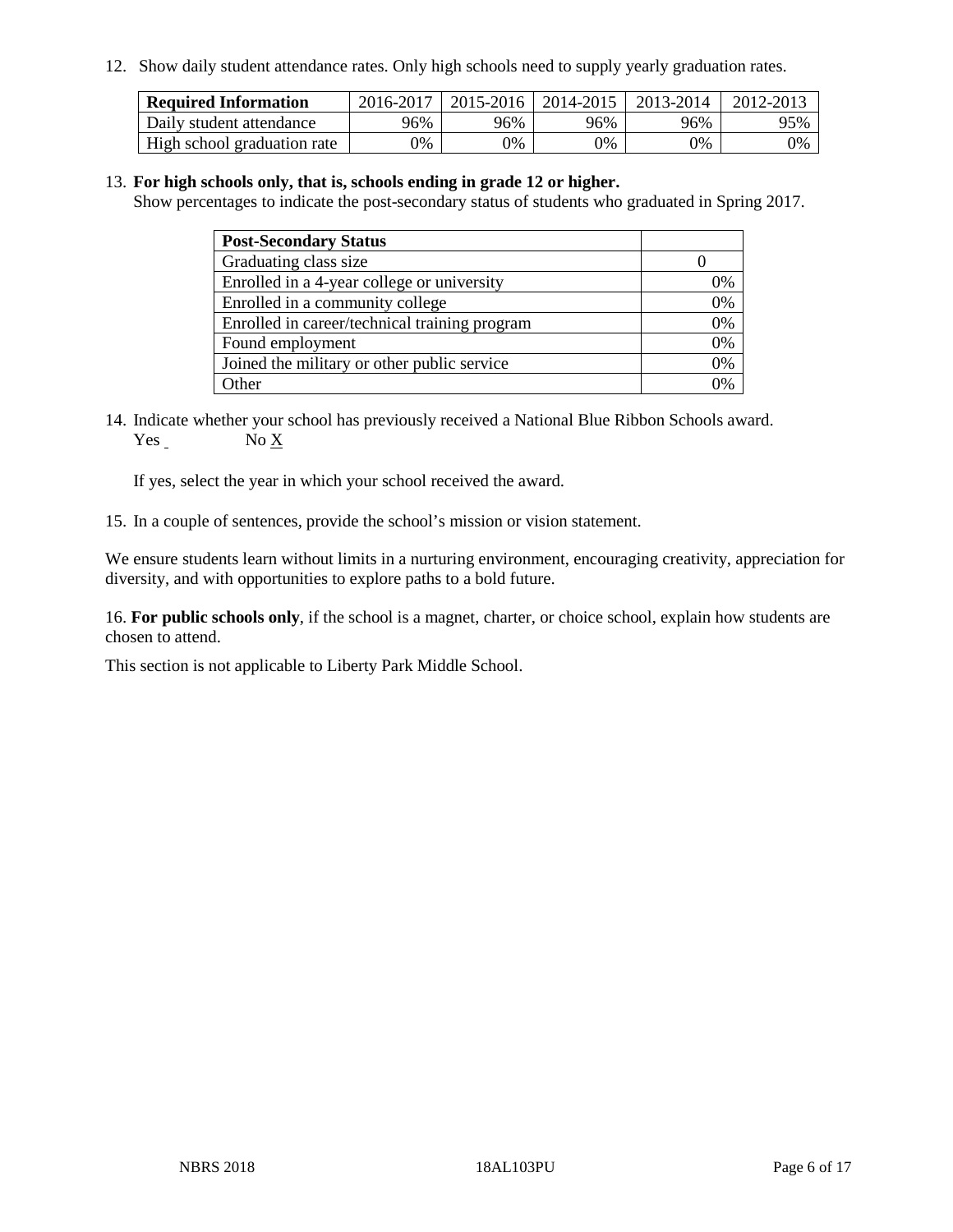# **PART III – SUMMARY**

Unless you are visiting a resident in one of the Liberty Park subdivisions or attending school at either Liberty Park Middle School or Liberty Park Elementary School which is adjacent to the middle school, you would not know the schools were there. Unlike many middle schools in Alabama which are surrounded by city centers and areas of business and commerce, Liberty Park Middle School is situated on 4,000 acres of meticulously preserved natural woodlands, lakes, manicured parks, walking trails and sidewalks. On a typical school day, students arrive by way of carpool, by walking or riding their bikes, or as some parents prefer, by driving a golf cart along one of the many sidewalks to drop their kids off at the crosswalk entrance to the school.

Liberty Park Middle School, built in 2008, is a public middle school in the Vestavia Hills City School system serving the northeastern area of Vestavia including the Liberty Park subdivision and the community of Cahaba Heights near the Cahaba River. Liberty Park Middle School (LPMS) currently serves 498 students in grades 6, 7, and 8. Our colors are red and blue, and the school mascot is the Lancer.

Liberty Park Middle School is the newest of the Vestavia Hills City School district's secondary schools. Since opening its doors in 2008, there has been a community and district expectation that LPMS would also be recognized for educational excellence similar to the district's other well-established middle school and high school. It is this tradition of excellence that has brought young professionals and families from diverse backgrounds to enroll their children in LPMS. In the areas of curriculum and extracurricular activities, LPMS has all that a large public school offers but with a small, private school atmosphere.

Around 7:15 a.m., students begin to trickle into school and walk toward the lunchroom to eat a healthy breakfast while others make their way to the gym where they sit with their classmates and wait for the dismissal bell to signal the start of another school day. Students entering the building are welcomed by the principal and assistant principal who greet students with a "good morning" or a fist bump and "have a great day." The routine to start the day begins with a student officer from the student government association saying the Pledge of Allegiance, prompting the moment of silence, and saying the "Thought for the Day." The "Thought for the Day" is a short aphorism or famous quote that promotes kindness, leadership, hard work, responsibility, integrity or teamwork. For example, students, faculty, staff, or parents who are in the school might hear, "The door of opportunity won't open unless you do some pushing." At LPMS, we are committed to developing character as well as academics.

The mission statement at LPMS is "Learning Without Limits", and this motto is at the core of new class offerings which started in 2017-18. Under the course description heading "Lancer Opportunities," students may choose from a menu of hobbies, interests, and talents. This is in addition to the standard, extracurricular options offered in middle school. In a school district that is known for its academic tradition of excellence since the early 1970's, we strive to help students develop not only academically but in all aspects of their lives. A tenet of the LPMS "Strategic Plan" is "LPMS will expose students to an array of opportunities to discover their unique gifts." Unlike clubs which meet only a few times a semester, it was decided that time would be alloted in the 2017-18 master schedule for Lancer Opportunity classes to meet every day for 30 minutes. Any day of the school week during the Lancer period, students are engaged in math team, scholar's bowl, coding, robotics, chess, creative writing, digital photography, film/drama, speech/debate, STEM/environmental, advanced art, dance, or jazz band. One of our 6th grade science teachers is also the coding teacher during Lancer period. She sent out a school wide invitation to visit with her coding students during lunch. Her students were showcasing their coding creations which included animation, memes, and interactive programs. As students shared their individual projects with fellow classmates and teachers, any adult, tech guru listening in on the conversation would have been impressed at our middle schoolers who were using technical jargon to explain their projects. One female student described the "research, variations, analysis, wireframe" and other steps she used to build her app. Who knows if a career in coding or other technical field is in the future for these students, but in the meantime, this middle school opportunity is allowing students to hone in on pathways toward achieving their aspirations.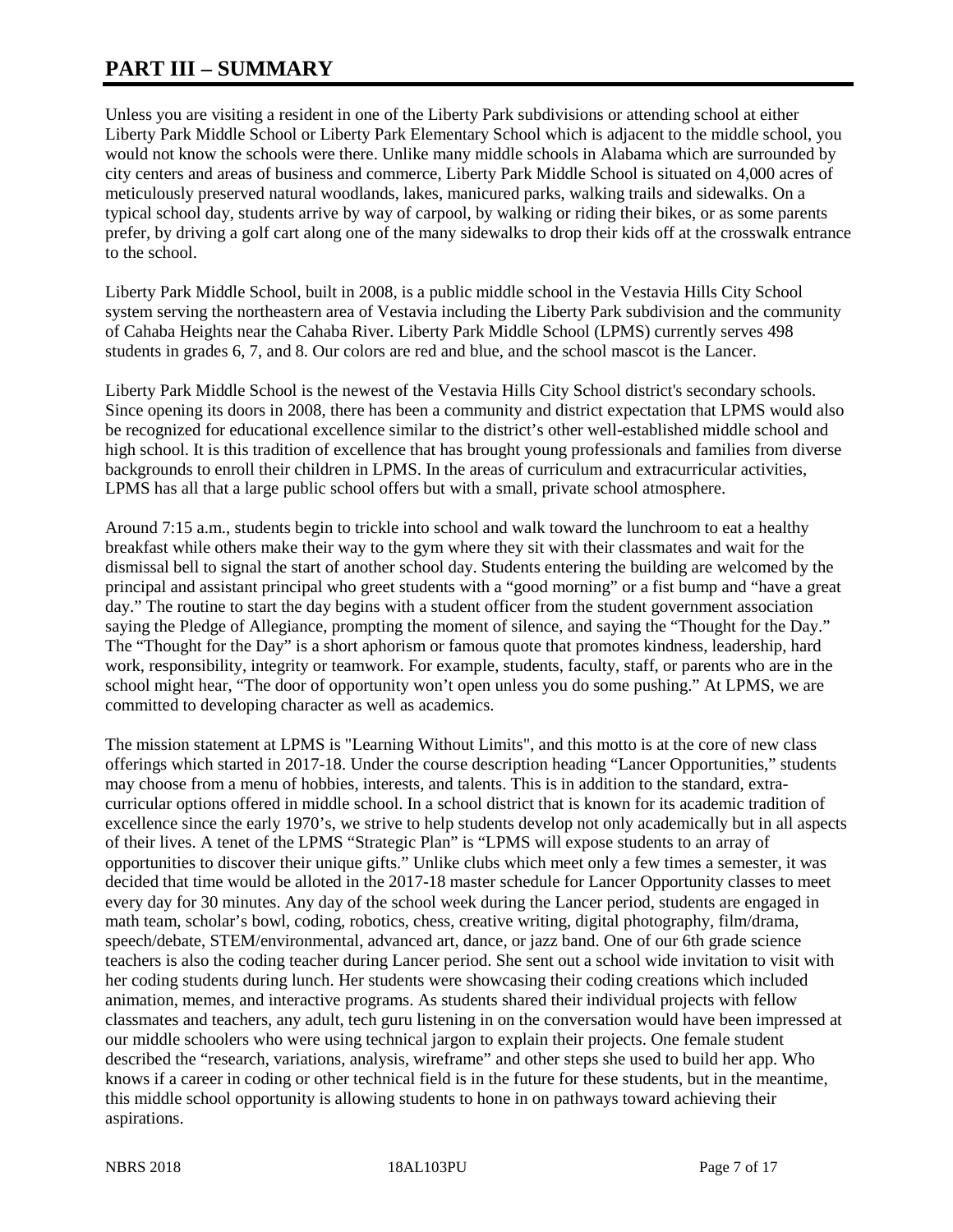In looking forward to the 2018-19 school year, our school's mantra will be an acronym for LPMS: L- Lead your Learning, P- Practice Pride, M- Make Mindful Choices, and S- Serve Selflessly. Our teachers, staff, and students believe that this motto embraces the true spirit of a Lancer.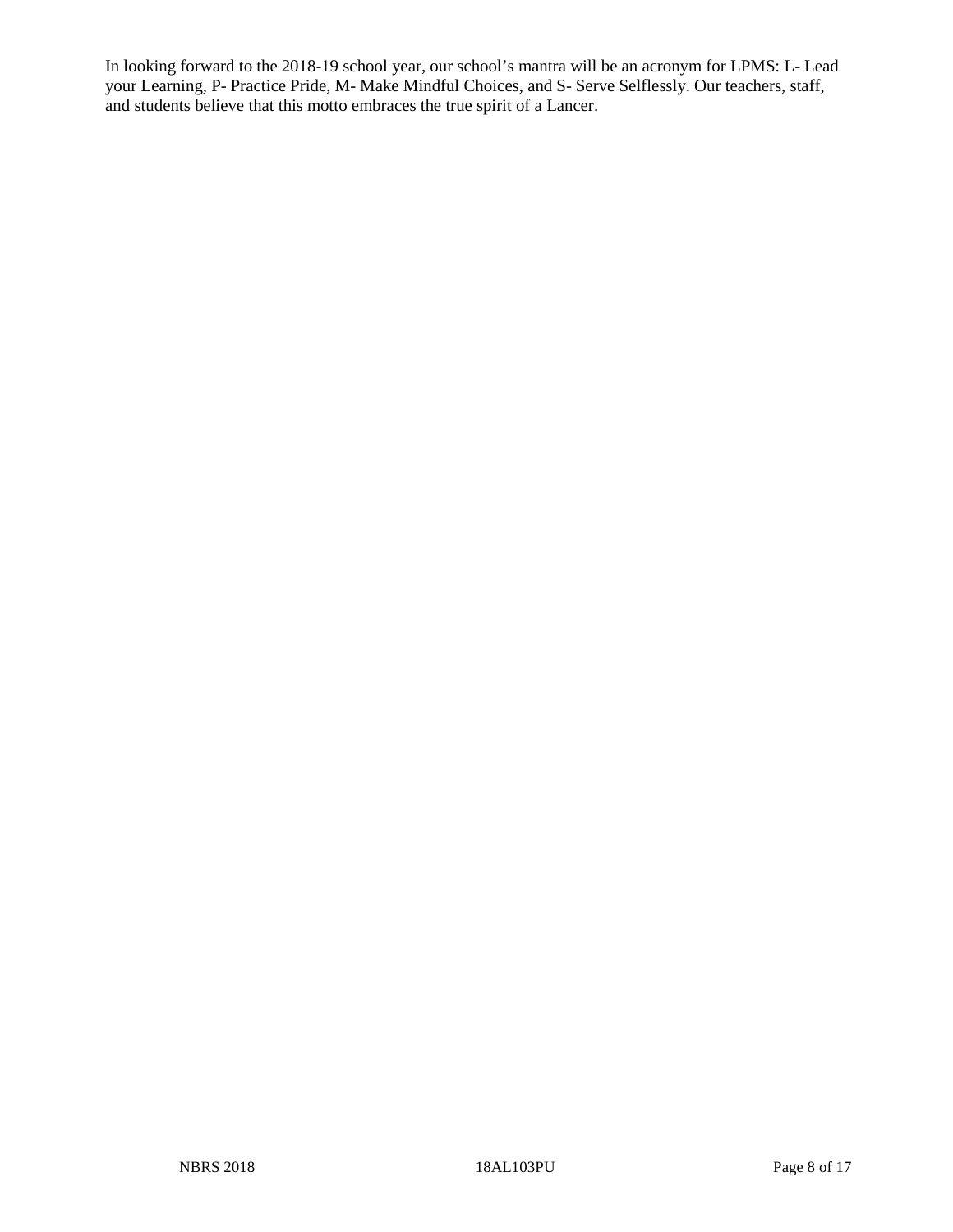## **1. Core Curriculum:**

In order to fully implement the mission of Learning Without Limits, Liberty Park Middle School's curriculum and engagement strategies are guided by the following principles: create a dynamic of learning and teaching that provokes questioning and honors academic risk taking and customize and create global learning environments to facilitate learning without constraints.

The core curriculum of reading/English language arts consists of a diverse spectrum of literature, including short stories, novels, nonfiction texts, drama, poetry/prose, and media. Through these mediums, students learn story elements, author's techniques, reading strategies, and the fundamentals of structured writing. Furthermore, through composition, students acquire the foundational skills to arrange ideas to persuade, describe, and inform as well as engage in logical critique, which helps students to gain deeper understanding of content and ideas. The curriculum also demands increased application of developing literacy skills. Students examine text structure, develop vocabulary knowledge through context, analyze literary elements, and also, compare and contrast increasing levels of complex texts.

Some engagement strategies reading/English language arts teachers use to help advance academic achievement are problem and project based learning, differentiation methods (typically based on pre-test scores), choice assignments/reading (Tic Tac Toe Boards/Menus), technology used to enhance instruction and student collaboration, and flexible grouping. The strategy of offering our students choice and pathways toward their learning is seen in the variety of hands-on activities such as mind maps, analyzation of concepts through creative means, and student choice assignments.

The core curriculum area of math for LPMS students focuses on the pre-algebra/algebra skills from 6th to 8th grade. Pre-algebra/algebra skills include proportional relationships, understanding operations and expressions, solving geometric problems, and drawing inferences. LPMS teachers utilize an array of engagement strategies to help advance academic achievement. Specifically, math teachers incorporate real world problem-solving to give authenticity to students. Students solve problems that will benefit them later in life. Project-based learning encourages student engagement. Collaborating together provides students with real-life skills needed to be successful. Our student-centered classrooms allow students freedom to solve open-ended tasks.

Students acquire the math standards and foundational skills as outlined in the core curriculum through daily lessons and activities. At the beginning of each year, teachers focus on the foundational skills that promote student success throughout the remainder of the year. Because students are assessed while learning each skill, mastery of the math standards and foundational skills before moving on to the next skill or concept, promotes a deeper grasp of how one skill builds upon another. Students are familiar with the standards and the purpose behind each one.

The science department at LPMS incorporates the eight science and engineering practices and cross-cutting concepts. The science department uses the online STEMscopes curriculum and FOSS, which incorporates the 5E+I/A inquiry-based model to promote student learning, ownership, and effectively differentiate instruction. Science teachers also use various online resources that support learning the standards with an argument driven focus.

In science classes, some engagement strategies teachers use to help advance academic achievement involve wait time, connections to real world applications, kinesthetic activities, student-created laboratory experiments, argument driven inquiry (ADI), reading comprehension skills, argumentative writing in science, Claim, Evidence Reasoning (CER) accessing prior knowledge, and hooks.

LPMS science teachers use cross-curricular standards, twenty-first century skills, non-fiction reading in science, literacy and communications skills, and math connections to teach the science core curriculum and standards. Also, students acquire the learning standards and foundational skills with the use of learning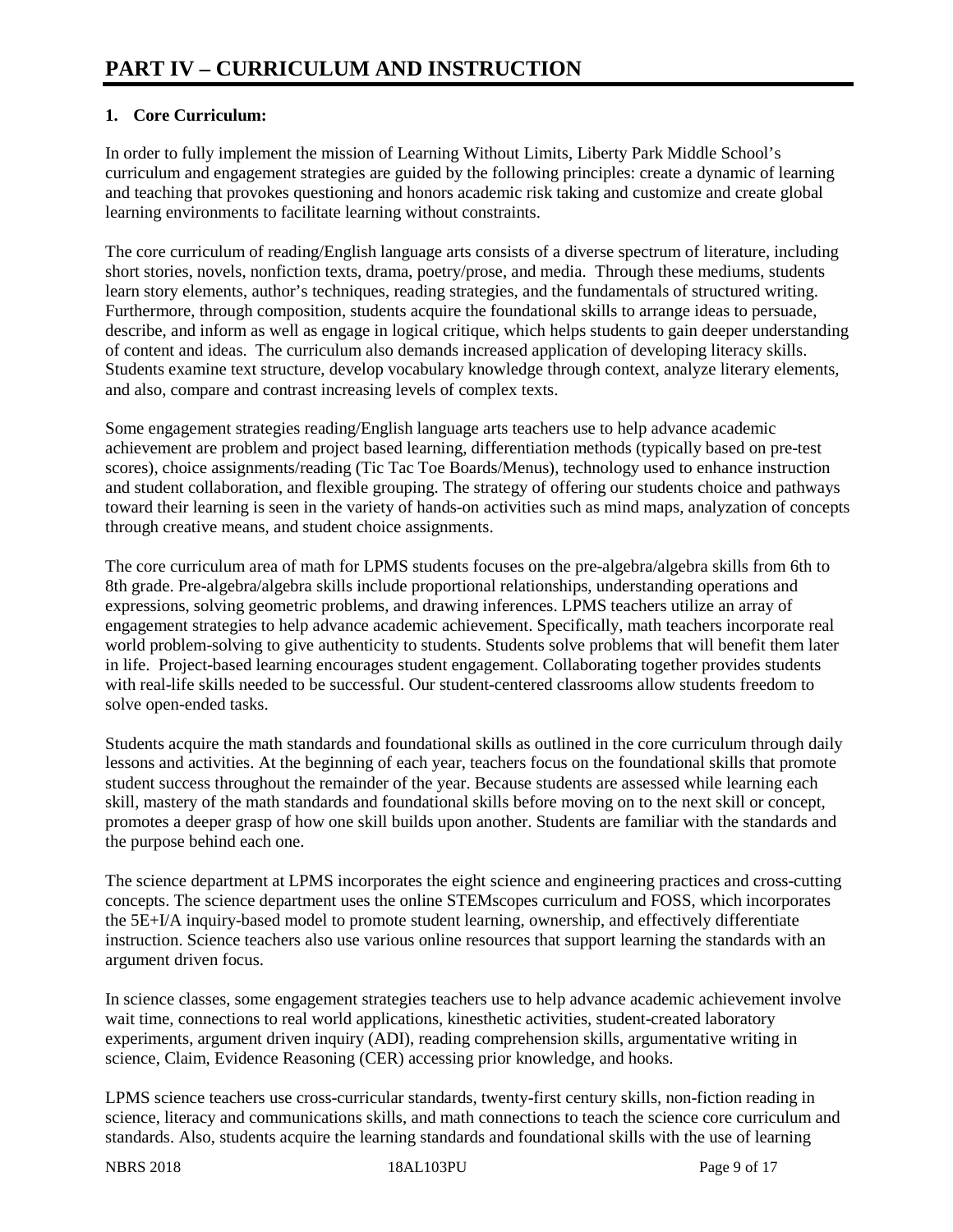targets, cooperative learning, team teaching, evaluating scientific evidence, and engagement in data-driven discussions about scientific concepts through peer review.

Lastly, in the curriculum area of social studies/history/civic learning, LPMS 6th grade students learn major events, figures, and movements in U.S. history from the late 1800s until the present. This includes explaining major changes in foreign and domestic policies, as well as the cultural changes in the U.S. through the time period. The 7th grade curriculum includes geography and civics. In geography, students study map skills, population and economic patterns, and cultural attributes of countries and regions around the world. Civics describes the roots of United States democracy, details the three branches of government, and emphasizes the importance of civic responsibility. In 8th grade, students learn World History from the prehistoric age to the Renaissance. This includes studying technological developments and the impact of influential cultures such as Egypt, Rome, and Greece.

Some engagement strategies LPMS teachers use to help advance academic achievement are as follows: bellringers with real-world applications of content and critical thinking activities such as escape rooms, debates, and essay writing. Also, immersion lessons including historical and/or cultural music, food, and entertainment are taught. Other activities include project-based learning with student-led inquiry, technology-driven activities, including online collaboration with peers, creating authentic products and podcasting.

At the beginning of the year, teachers meet to focus on the social studies/civics core curriculum content, scope and sequence as well as the learning targets and strategies to promote foundational skills. All standards in the Alabama state course of study are followed and incorporated into lesson plans. Within the courses, content is chronological and flows comprehensively from one skill to another. Activities that promote foundational skills become more complex through grade levels.

Social studies/civics learning targets aligned to course standards are presented to students for each lesson and are written on the board each day. Throughout the course of study, students build foundational skills which apply to all levels of the content. These include the following: informational text analysis (main ideas, evidence, inferences, summarizing), sourcing and identifying bias in text, argumentative strategies, corroborating and comparing/contrasting two or more viewpoints, map skills (projection, scales, legends, longitude and latitude, etc.), reading comprehension, close reading and annotation and contextualization of informational text.

LPMS's core curriculum supports college and career readiness. With the use of fiction and informational texts, students will be able to argue a point, justify reasoning, evaluate for a purpose, infer, predict, draw conclusions, problem solve, as well as use metacognition skills that will help establish students as lifelong learners. Specifically, in science courses ADI and CER gives students the opportunity to develop skills to write, speak, and listen just as those working in science fields do. Also, the reading strategies taught and practiced increase comprehension skills regardless of career or academic level. An example of this is a student annotating text, which can help break down the task of understanding anything from workforce instruction manuals to higher-level academia reading.

#### **2. Other Curriculum Areas:**

Liberty Park Middle School offers additional curriculum areas that include the arts (visual and performing), physical education, foreign languages, and technology, library/media. These curriculum areas support our mission of Learning Without Limits and these principles: provide multiple opportunities for students to choose pathways toward achieving their aspirations and expose students to an array of opportunities to discover their unique gifts. 100% of LPMS students are enrolled in elective courses which meet every day in 50 minutes periods.

Art is offered to 6th,7th and 8th graders who are interested in advancing their knowledge in the visual arts. 6th graders may select an elective called Unified Arts or Exploratory which consists of 4, nine week rotations in art, foreign language (Spanish, French, German), coding, and Family and Consumer Science, FACS. In the 6th grade course, students are introduced to the fundamentals of art by creating original works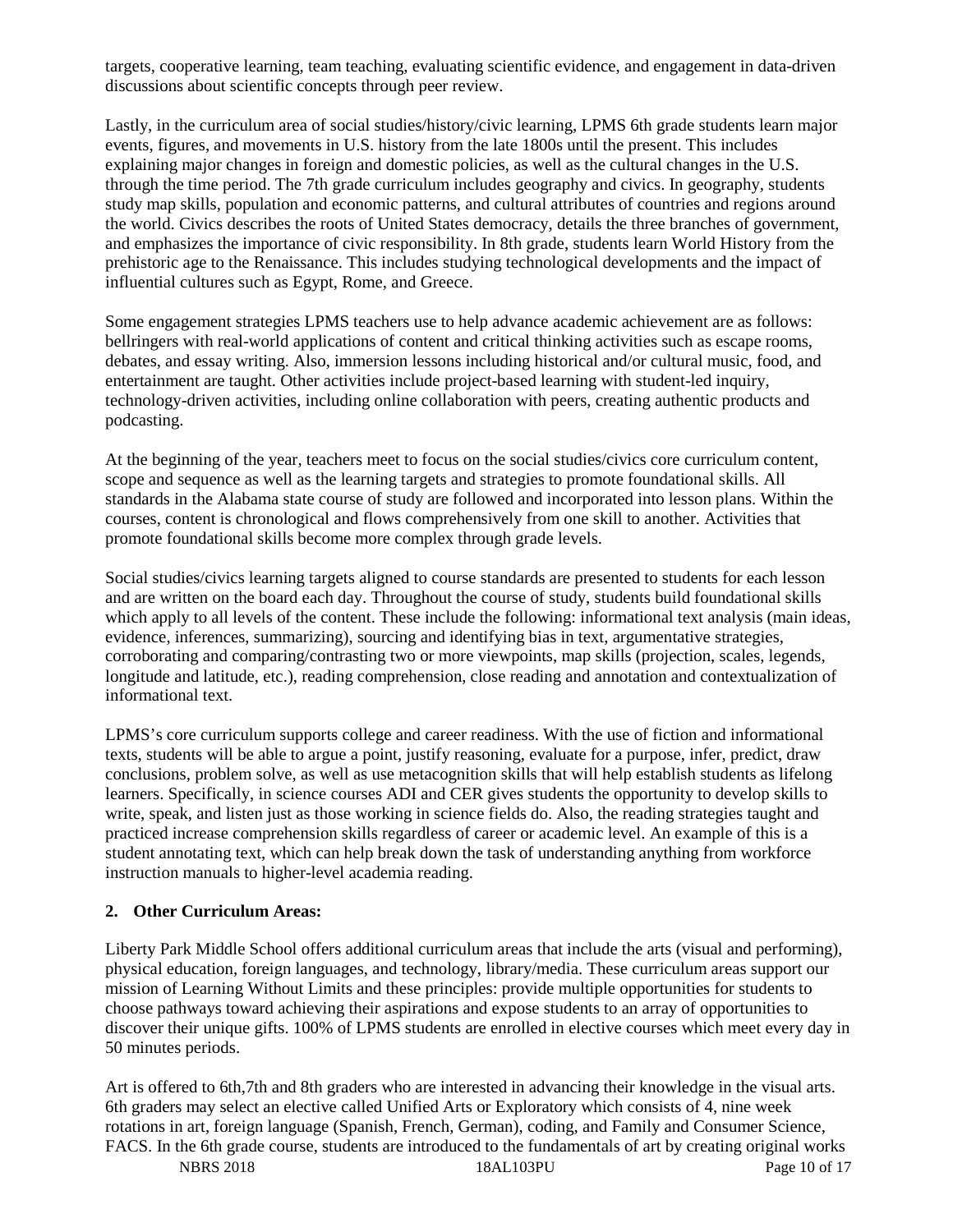of art using a variety of media. Students learn basic art vocabulary, techniques for drawing, painting, printmaking, ceramics, and sculpture, as well as basic concepts for building a strong composition. Art history, aesthetics, criticism and career opportunities are explored. In the 7th-8th grade art courses, the classes feature a mix of crafts, 3D art projects and traditional 2D art media. The curriculum focuses on art making, art history, aesthetics, and art criticism. Art students who want to take their art skills to the next level have the option to take Advanced Art during our 30 minute Lancer Opportunity period. In February 2018, one of our Advanced Art students received the highest honor by the Alabama State Superintendent.

In the Performing Arts, students at LPMS may select from choir or band as their elective. The choral department is made up of students in 6th, 7th and 8th grade. In the context of the choral ensemble, the students become musically independent in the areas of reading music, sight-singing, aural skills, choral blend, composition, performance etiquette and appreciation of choral music literature through theory study and performance. Each choir participates in various performances throughout the year including a winter concert, spring concert, school assemblies and one adjudicated state level performance assessment.

The band department at LPMS is comprised of students in 6th, 7th, and 8th grade. We have 4 performing groups including beginning band, symphonic band, jazz band, and percussion ensemble. All of these performance based groups focus on the basic fundamentals of playing a musical instrument including tone production, sight-reading, technique, music theory, and performance etiquette. In addition to daily rehearsals using method books and supplemental exercises, each group prepares and performs the finest traditional and contemporary wind ensemble, jazz ensemble, and percussion ensemble literature. All groups perform two formal concerts per year as well as participate in community events and school assemblies as needed. The symphonic band also performs for the annual adjudicated district performance assessment and other competitions throughout the Southeast.

Physical Education at LPMS is designed to offer students opportunities to engage in a wide range of physical activities that both help them acquire necessary skills and promote a lifelong passion for physical activity. All students are required to take PE. Students study various methods of maintaining healthy lifestyles with an emphasis on health related fitness, nutrition, skill development and large group activities. The physical education instructional environment allows the middle school student to experience various types of physical activity while learning about the benefits and importance of remaining physically active throughout his or her lifetime. Skills are taught using a variety of modified sports, games, cooperative challenges and other physical activities.

At LPMS we have 2 different levels of foreign language--Exploratory and Level 1 for Spanish. We offer Exploratory at the 6th grade level as a part of the Unified Arts rotation. Students in the 9 week Exploratory course, learn basic, Spanish vocabulary, geography, and culture. It gives students a "taste" of a Level 1 course. New languages added to LPMS in 2017-18 are French and German. To create interest and increase enrollment in these language courses, the Unified Arts rotation has become instrumental in exposing students to French and German as well as Spanish. The Spanish, French, and German Level 1 courses for 7th and 8th graders are structured like the Level 1 courses at the high school. The only difference is LPMS language courses span over 2 years, 7th-8th grade, and the high school course is only 1 year. We use the same high school curriculum, textbooks, and materials. Level 1 consists of learning geography, culture, and mostly language. At the end of Level 1, students should be able to use simple sentences in the present tense around the vocabulary and topics they learned. At the conclusion of Level 1, students take a placement test to advance to Level 2, which they can start their freshman year of high school. Level 1 at LPMS does not count toward high school credit but offers students the chance to build their skills before starting the 9th grade.

Technology integration provides students in grades 6-8 with interactive classroom experiences and foundational skills essential for college and career readiness. Teachers have several device options when designing lessons: 2 stationary iMac labs, classroom Chromebook carts, 1 mobile iPad lab, and 1 mobile MacBook Pro lab with 30 devices. The specific technology focus is to teach applicable computer concepts and skills and seamlessly embed and integrate technology into core curriculum lessons. Digital portfolios and lessons using standards from Common Sense Media are incorporated routinely at all grade levels.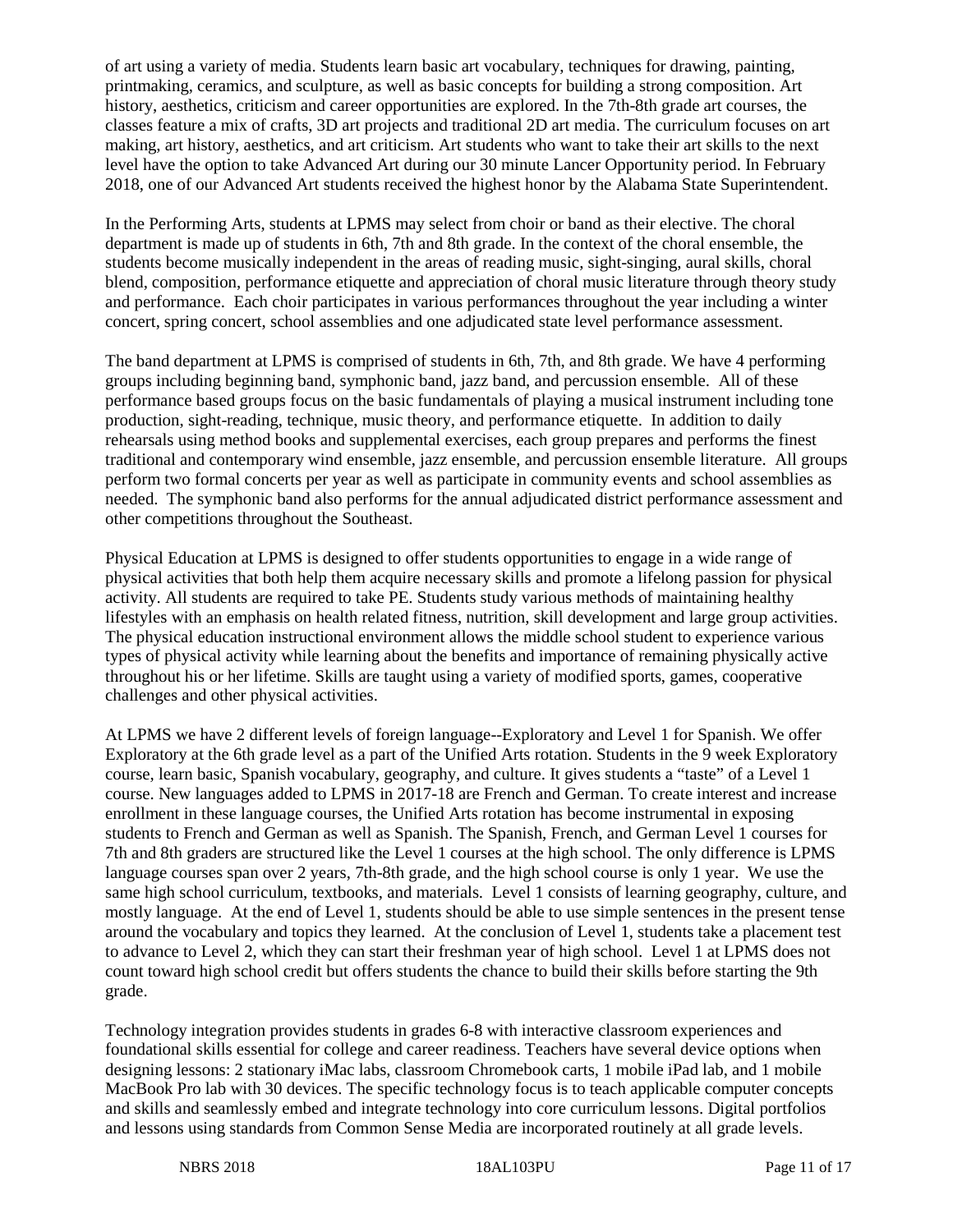The LPMS Library/Media Center provides a variety of resources for student use including the following: fiction and non-fiction books, magazines, computer databases, Internet access, scanners, copiers, and newspapers. Students are encouraged to utilize the media center for both conducting research and pleasure reading. Students visit the library with a core scheduled class or by receiving a pass from their teacher before or after school and between classes. Our library media specialist offers several unique opportunities for students. To start the school year, students are invited to a "Welcome Back" Library Orientation. Also, on Thursdays she offers a monthly "Brown Bag with Barnes & Noble" series. Students eat lunch in the library and hear book talks on new books. The books are available for purchase through the library in following weeks. Furthermore, teachers benefit from this year's additions to the media center. A large Poster Printer and a Makerspace, which includes a 3D printer, materials for iMovie and animation projects are now available for teacher use and for designing engaging lessons.

#### **3. Instructional Methods, Interventions, and Assessments:**

In order to meet the diverse and individual needs of students and achieve instructional goals, teachers at Liberty Park Middle School use a variety of instructional methods, interventions, and assessments.

Differentiated instruction and tiered processes factor largely in our teacher's approaches to lesson planning and instruction. At LPMS all students are screened to determine academic strengths and skill deficits. The screening data and pre-test scores are used to individualize instruction. For example, based on teacher guidance and knowledge of Lexile data, students in language arts classes are allowed to choose their books for a genre study. Furthermore, instruction is differentiated by content, process and product, and teachers often pre-test to see what students already know or do not know then create lessons.

LPMS teachers design instruction based on these guiding characteristics of differentiated instruction: anticipate and respond to the variety of students' needs, modify the content and the process-- how we teach the content, and the product--allow students to demonstrate their learning. Keeping these principles in mind, unit plans incorporate problem-based scenarios. These open-ended assignments are designed for the purpose of applying real world skills, and the product choices are based on multiple intelligences.

Also, students have technology-based support in all classrooms which enhances their classroom experience and allows for all learning styles. In LPMS science classes for example, class sets of Chromebooks allow teachers and students to access the STEMscopes digital resources. Since our teachers use the STEMscopes 5E Acceleration and Intervention modules, true differentiated instruction occurs. This STEM learning environment allows teachers to teach, intervene, and accelerate their diverse students. The 5E modules promote student inquiry and real-world understanding of science, engineering, technology, and mathematics through hands-on and digital experiences.

At LPMS additional instructional methods and interventions are used to ensure high levels of student learning and achievement for students performing below and above grade level. Core curriculum teachers deliver tiered instruction to all students. By administering the Scantron Performance Series assessments in reading, math, and science 3 times an academic school year, fall, winter, and spring, teachers are able to use the data to differentiate instruction and provide appropriate interventions. Specifically, teachers create specific Google Classrooms with alternate assignments for high and low learners. Intervention methods that teachers utilize are as follows: giving students the choice of listening to audiobooks or reading the book, allowing students to use the read/write chrome extensions (talk type and voice note) to help complete assignments, create and use menus like tic tac toe boards to give students choice, and use Scantron data regarding students' Lexile measurements to assist students in selecting appropriate reading materials. When it is determined that instruction specifically designed for Tier 1 and Tier 2 students is no longer effective in helping students make achievement gains, the student is then referred to our problem-solving team (PST) for consideration for more intense academic intervention.

At LPMS, we have a full-time Interventionist. The interventionist teacher's primary role is to organize assessment data, manage Response to Intervention (RTI) paperwork, schedule PST meetings, and provide academic support for students at the Tier 3 level. Using the Scantron data and other data points such as work samples, Scholastic's Read 180 or Math 180 screening assessments, or the SPIRE- Intensive Reading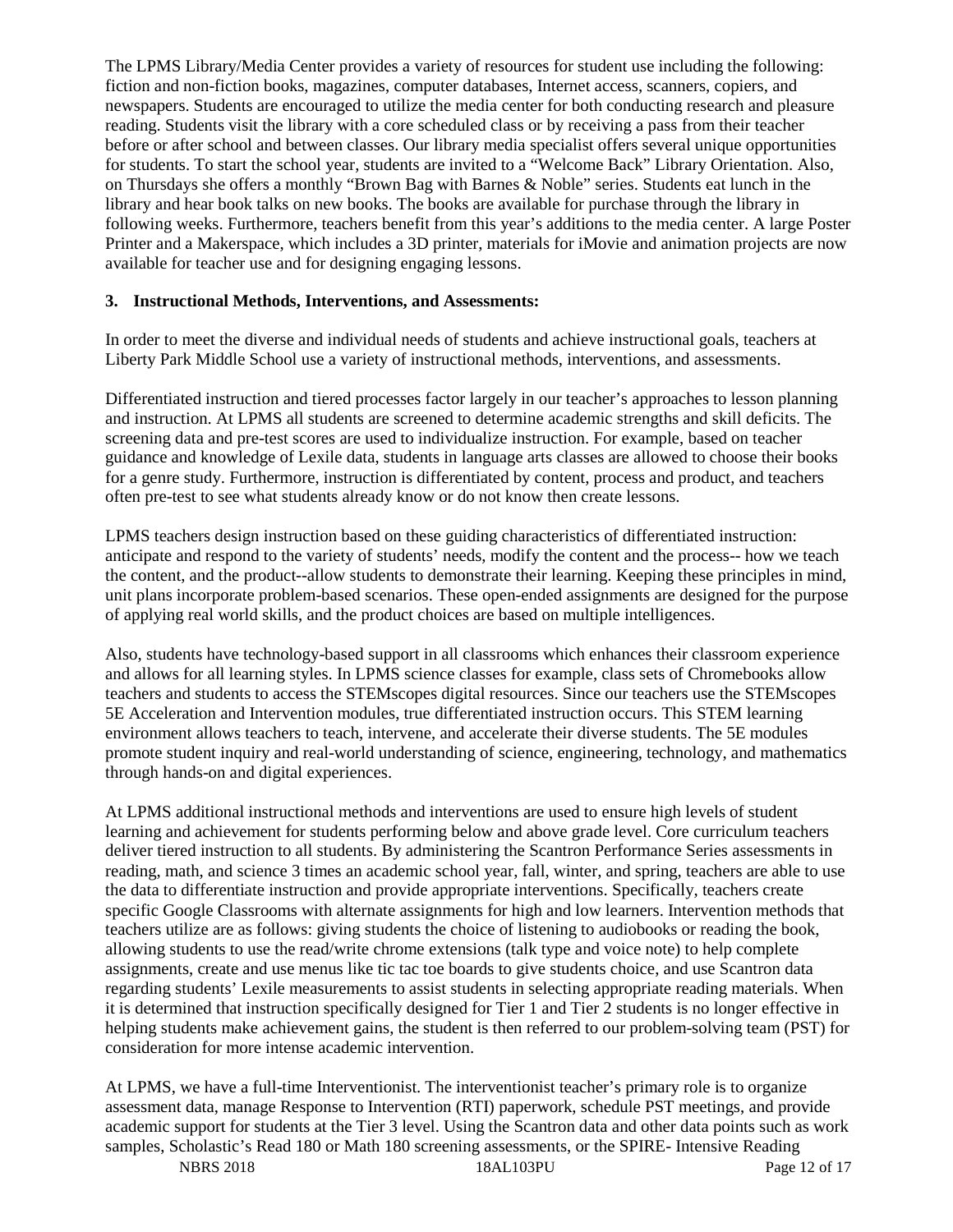Intervention assessment for non-readers and struggling readers, the intervention teacher and PST team then prescribes individual recommendations. For example, students reading below grade level, as shown by two or more data points, are screened to provide more information and placed in either SPIRE, for a phonemic deficiency, or Read 180 for reading challenges in comprehension. Progress monitoring is periodically given within the reading intervention program, and combined with other data, guides the problem-solving team in recommending further testing or to phase out intervention measures with continued monitoring. To ensure that students do not fall more than two grade levels behind in math and reading, our interventionist closely monitors the time frame interventions have been in place, and after 60 days, there is an option to refer students for special education testing and services if deemed eligible.

Students performing above grade level are identified by teachers using Scantron data and at least one other data point as well as classroom observations. Differentiation strategies are put into place to ensure above grade level students' needs are met. If needed, parents, teachers, counselors and administrators can refer a child to be screened and evaluated for gifted education services. At LPMS, students who are identified as gifted, are scheduled into 6th grade gifted Science, 7th gifted Language Arts, and 8th grade Algebra I. In the area of math, 6th and 7th grade gifted students meeting the criteria are scheduled into the Algebra I class rather than the math courses offered in those grade levels.

Several measures are in place to ensure high levels of achievement at LPMS. The new academic interventionist position that was added for this year is instrumental in overseeing PST, tracking data, and providing appropriate interventions as decided by Problem-Solving Team. Counselors also track data and grades and meet with students making D's and F's. Also, after each Scantron testing period, teachers reevaluate student performance by comparing data points, which helps them differentiate instruction for high and low learners and to measure academic growth. Lessons plans meet standards and are submitted to principal for review, and the head of curriculum and instruction at the district level meets with teachers periodically to address their concerns.

Finally, LPMS teachers hold high expectations of excellence for all students. Teachers work diligently to provide rigorous material and instruction. Teachers also remediate, reteach, and enrich all students based on the appropriate level, and our students are held accountable for all classroom expectations.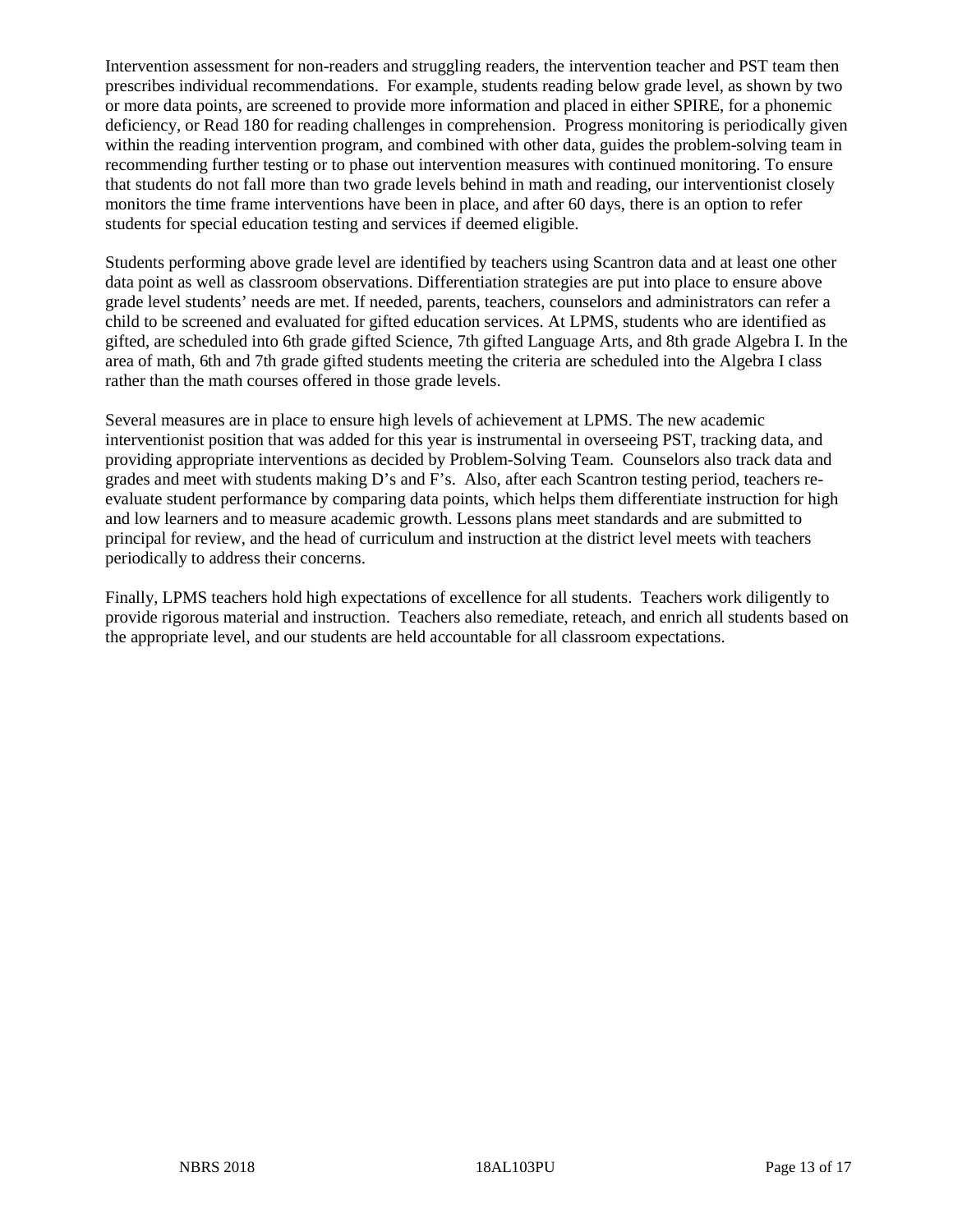## **1. School Climate/Culture:**

At Liberty Park Middle, all teachers and staff share the common goal of providing a positive environment that supports students academically, socially, and emotionally. One way we engage and motivate students is with recognition cards. The purpose of the student recognition project is to reward positive student behavior and/or outstanding academic or school-related work. Each teacher has an unlimited number of "Achievement Slips," (A-slips) they are able to award students throughout the school year. When a student receives 3 A-Slips, the homeroom teacher will issue the student a "Recognition Card." Recognition cards may be issued to allow for the following: free seating at lunch, a pass to eat lunch on the outdoor terrace, a break in front of the concessions line, one free (teacher pre-approved) homework pass per 9 week grading period, and a chance to participate in pep rally games, skits, etc.

Another way we engage and motivate students at LPMS is awarding them with the Lancer Court of Honor. The highest honor a Liberty Park student may receive is the Lancer Court of Honor. At the end of each grading period, 12 students, 4 from each grade, will be honored at a school-wide "Lancer Court of Honor Assembly." Students who have demonstrated outstanding citizenship and positive attitudes are eligible for this honor. Awarding students with the Lancer Court of Honor is also a way we engage families. Families of award recipients are invited to the assembly and to a reception afterwards. We believe every student at Liberty Park is capable of earning this award.

Creating a positive climate for teachers, as well as students, is a key element to the culture at LPMS. One way we support and encourage teachers is with "Take a MINTute" cards. These colorful slips of paper have this wording: Take a MINTute to write an EncourageMENT, CompliMENT, SentiMENT, ExciteMENT, or EnlightenMENT. Teachers and staff take these cards and hand-write a note to another teacher or staff member. For example, a teacher filled out a card of CompliMENT and thanks to our head custodian for helping her in her classroom. These notes are turned in to the principal who then takes a picture and posts the notes via our internal email system for all LPMS teachers and staff to view. The notes are then placed in recipient mailboxes with a peppermint attached. Teachers and staff report that getting these random, simple notes has been instrumental in bringing positivity to their day.

#### **2. Engaging Families and Community:**

Education is a top priority in Vestavia Hills, and Liberty Park Middle School along with all the Vestavia Hills City Schools are supported by families and community partners. A strategic planning team recently described the school system as the "greatest asset" of the city. This type of commitment has resulted in national recognition, numerous awards and prestige. Our families and community partners share in our vision for academic excellence, and their partnership aligns with our mission of Learning without Limits.

LPMS is supported by these community partners: Vestavia Hills City Schools PTO, Vestavia Hills City Schools Foundation, Partner in Education, City of Vestavia Hill, Vestavia Hills Chamber of Commerce, Library in the Forest, and Help the Hills Coalition. LPMS parents appreciate the practices we have in place in order to maintain high levels of academic excellence, and also, they know that there are support systems in place to help their children with the social and emotional challenges that come with being in middle school. Specifically, groups like Help the Hills Coalition share a united mission with LPMS and that is ending the use and abuse of harmful substances among youth in Vestavia Hills. This group collaborates with LPMS, counselors, students, parents, and the community at large to raise awareness of dangerous substances, educate our students on making positive, healthy decisions, and to offer resources for parents who are seeking help for their children. Together, the Help the Hills Coalition and LPMS are working together for student success.

We value partnerships like the one we have with the LPMS PTO who has supported school improvement initiatives like the "Stop the Bleed" training. This year, a father of one of our 8th grade students sent the principal an email stating that he served as the Chief of the Trauma Services at the University of Alabama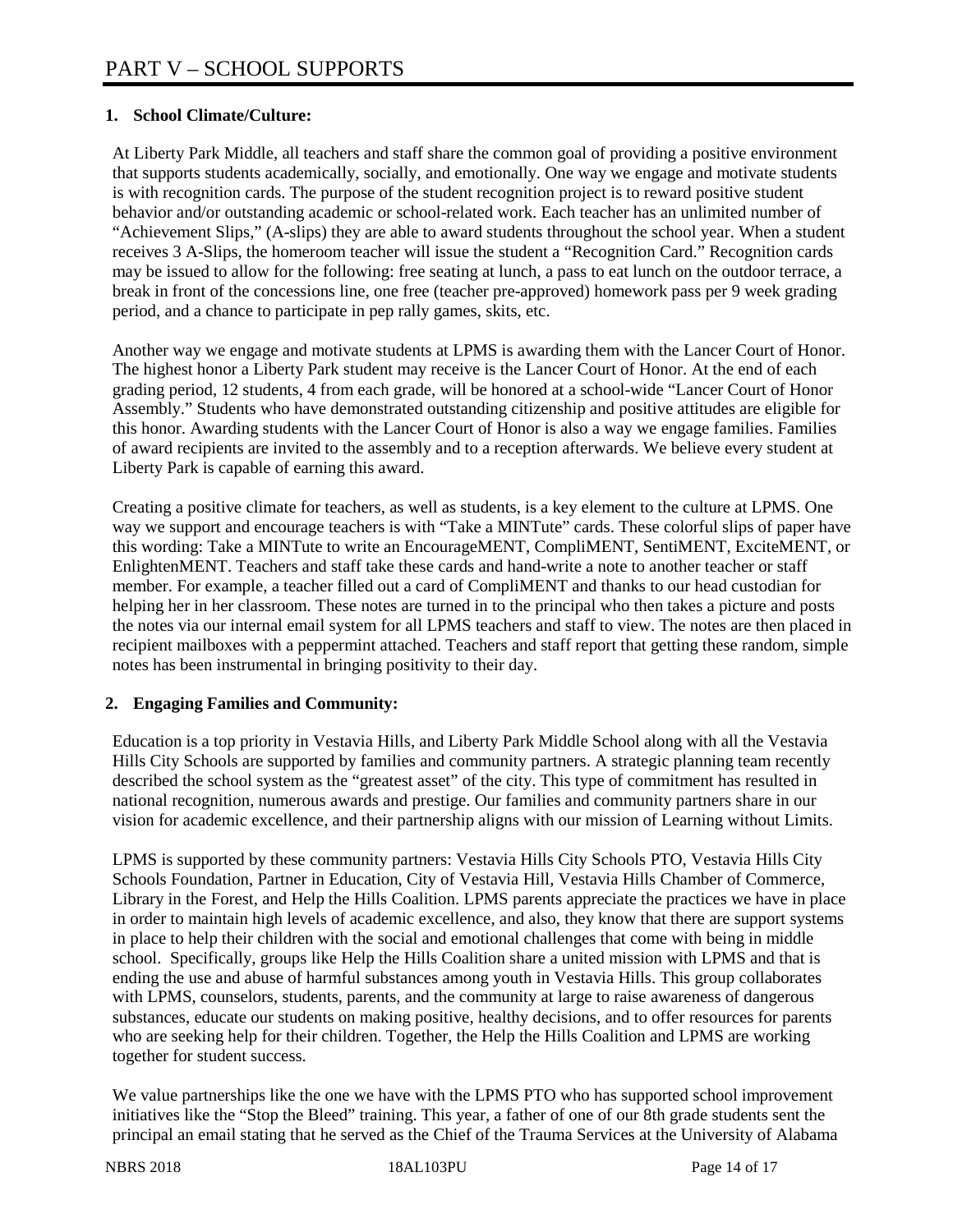at Birmingham Hospital (UAB), and as a parent of a student attending LPMS, he had a "personal interest" in bringing the "Stop the Bleed" campaign to LPMS to provide bleeding control training along with the necessary tools, a Stop the Bleed kit. In areas such as our school where the training and kits may potentially be needed in the case of an active shooter situation or catastrophic injury due to tornado destruction which is common in the Southeast, the UAB Trauma Service Team offered this training free of charge to our teachers and staff, and our PTO generously purchased 45 Stop the Bleed kits for our school. Having gone through the training session, one LPMS teacher said, "I really did appreciate the opportunity to get this training and a kit for my classroom. We have always, at some level, been trained on what to do if someone enters the building/classroom, but I have never been taught what to do once a significant accident or catastrophe has occurred. This training helped me to learn how to really help an injured person and do my part to potentially save lives."

Other ways our school partners with families is through the many events that take place on our campus throughout the school year. As a way to welcome parents to the start of a new school year, we host "Parent Open House" the first week after school starts. Parents are provided with a copy of their child's schedule, and by following the schedule, they get to meet each teacher who will be educating their child for the year. Teachers host parents by introducing themselves and conveying information that will help parents navigate middle school alongside their child. Throughout the year, parents also attend the Holiday Choir and Band Concert, a PTO Bowling fundraiser, and school sponsored curriculum nights. In the spring, parents are asked to complete an anonymous survey where they can share feedback on how effectively we as a school partner with them in educating and meeting their child's academic, social, and emotional needs.

#### **3. Professional Development:**

At Liberty Park Middle School, administrators, counselors, and teachers are committed to continuous learning and embracing our mission of Learning Without Limits. Our philosophy centers around a definition for professional learning as stated in Learning Forward's Standards for Professional Learning: "Professional learning is the means by which educators acquire or enhance the knowledge, skills, attitudes, and beliefs necessary to create high levels of learning for all students. We know that professional learning can take many forms and draws on the perspectives, talents, and contribution of K-12 educators, higher education personnel, and individuals who serve in various other roles."

Because we believe that some of the best professional development evolves out of our own perspectives and talents and not out of mandatory (one size fits all professional development), LPMS teachers apply for "Design It Yourself" (DIY) Summer Learning professional development. Teams of teachers fill out an application with their DIY proposals. The professional learning proposal has to have the following criteria before it will be approved for teacher credit: fulfills the mission, goals, and beliefs of Vestavia Hills City Schools, aligns with content standards and curriculum, enhances student engagement and learning, increases and improves teacher knowledge and practice, promotes collaboration across a grade, a subject, a school, and/or the district, and demonstrates well-conceived planning.

Our 8th grade Language Arts teachers collaborated and applied for a 2018 DIY summer learning session. For their professional development, they have requested time and funding in order to design and implement an advanced English curriculum. These teachers have been challenged with the idea that an advanced curriculum should be more than moving faster, and they will be working to design a syllabus, learning targets, assessments, and activities that support this idea. Advanced English at LPMS is not currently offered, so this 2018 summer planning to focus on the mission of Learning Without Limits is very important. Teachers will also be designing a choice work unit that will allow advanced students to take their self-driven learning to a new level. This is one of several teacher designed DIY professional development ideas.

Because it is an expectation that teachers will use differentiation in their lessons and for academic strategies to increase student learning, teachers are allotted time each 9 weeks for participation in a Professional Learning Community (PLC). In their PLC's teachers are provided with assessment data such as Scantron Reading, Math, and Science, and they are trained on how to analyze student gains and gaps in skills. Each PLC is given the time and resources to align the curriculum with student needs based on this valuable data.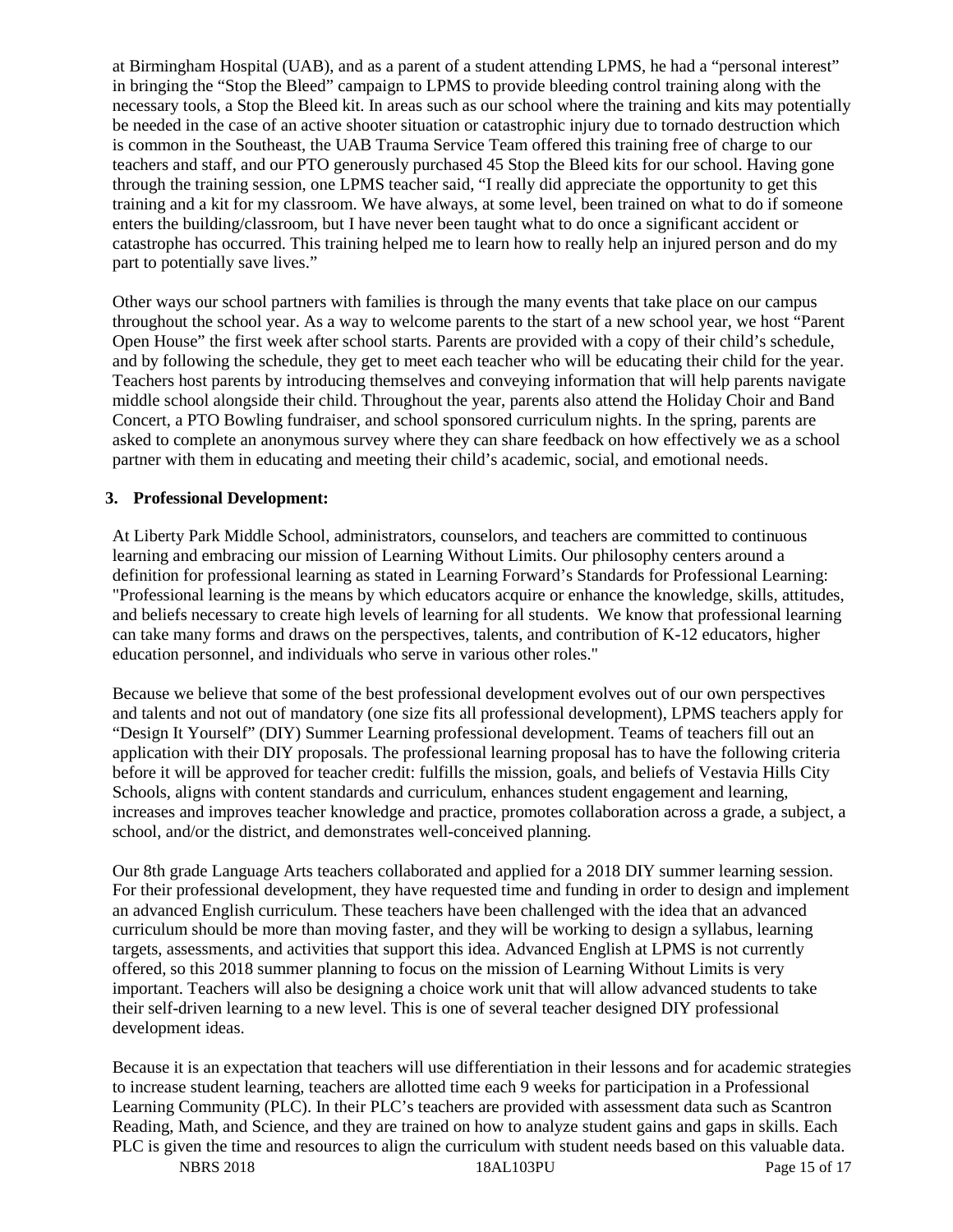The PLC time offers teacher leaders the opportunity to share successful practices with their peers.

LPMS embraces and values every individual in our school as a learner.

#### **4. School Leadership:**

"Servant Leadership" is the core philosophy of the leaders at Liberty Park Middle School. As LPMS administrators, a guiding principle of this servant leadership philosophy is to "model the behavior we want to see in others." To start the school year, the principal displayed this mantra on a slide and explained how this philosophy would be the filter for school wide expectations and professionalism for administrators, teachers, staff, and students. As part of faculty meetings and weekly communication in the principal's newsletter called "The Principal's Pen," reminders of what this leadership style looks like at LPMS is clearly defined. If it is a school-wide expectation that our hallways, classrooms, and lunchroom be clean, clutter free environments, then our students and teachers will see that expectation modeled by the principal or assistant principal as we daily pick up trash rather than walking away and waiting for someone else to pick it up. This is modeled when we help our student cleanup crews wipe down lunchroom tables or sweep the floor. "Leadership is not a rank or position. Leadership is a service to be given." - Simon Sinek

School leaders routinely evaluate and coach teachers and staff on their practices. Since servant leadership is our core philosophy and we endorse modeling the behaviors we want to see in others, we are open and welcoming to input and constructive criticism as well. The principal is fond of a German proverb that embodies this spirit of servant leadership: "The wise person has long ears and a short tongue." By being active listeners, we model the behavior we want to see in others by encouraging teachers, parents, and students to provide feedback when improvements are required or when change is needed to facilitate our mission of Learning Without Limits. This year our teachers asked for a meeting to discuss several issues related to our rotating schedule and course offerings. After this meeting, the principal created a Google Survey Form which encapsulated teacher suggested schedule tweaks. Teachers were also encouraged to provide input for academic and elective courses they were interested in teaching. The schedule changes and course offerings are necessary if we are going to continue to grow programs while being mindful of student achievement. The outcome from this initial meeting and follow up survey was faculty "buy in" for a new schedule starting in 2018-19. Even though it would have been easier on the administration and counselors to make an executive decision about a new schedule, it would not have been the model for the behavior we endorse. Our willingness to listen yielded greater results, and teachers felt like they were heard by their leaders.

LPMS is a school that has a unified, well-functioning team of school leaders, and we strive to be servant leaders.